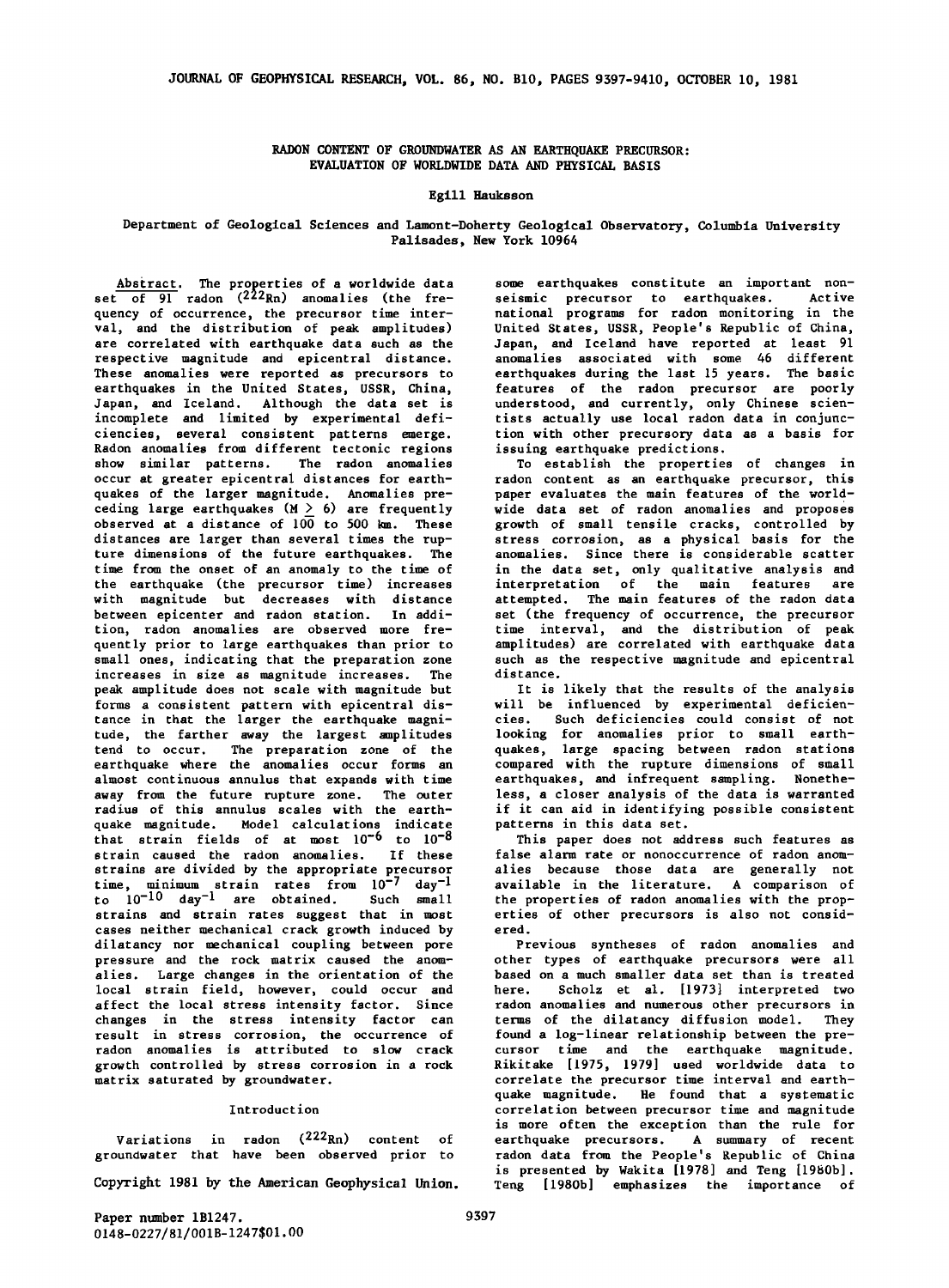short-term spikelike anomalies preceding the impending earthquake by days. Asimov et al. [1979] review recent results from Soviet Central Asia and point out that the radon precursor showed promising results in terms of estimating the size and the time but not the location of a future earthquake.

Initially, the dilatancy diffusion model and several other similar models suggested that the radon anomalies were related to mechanical crack growth in the volume of dilatancy or to changes in flow rate of groundwater [Ulomov and Mavashev, 1971; Scholz et al., 1973]. The drawback with this explanation is that it often requires an unreasonably large volume of dilatant material and very large changes in stress or strain far away from the subsequent epicenter. In a review paper on stress corrosion theory, Anderson and Grew [1977] first proposed an alternative mechanism. It attributes the radon anomalies to slow crack growth controlled by stress corrosion in a rock matrix saturated by groundwater. They argue that crack growth by stress corrosion should precede any mechanical cracking in a wet environment. Subsequently, Atkinson [1979, 1980] and Wilkins [1980] confirmed experimentally that geologic materials can suffer crack growth at very low strain rates in the presence of high humidity. The mechanism of stress corrosion suggests that the occurrence of radon anomalies may depend on strain rate and local conditions such as rock type, elastic moduli, pattern of microcracks, degree of saturation, temperature, stress intensity factor, and hydraulic properties.

## Description of Radon Data

The groundwater radon data reported in the literature consist of some 91 anomalies that have been related to 46 different earthquakes. Several large earthquakes of magnitude greater than 6.5 have been preceded by up to 10 different anomalies. Most small earthquakes, however, have been preceded by only one anomaly.

Tables l to 6 list earthquakes for which one or more radon anomalies have been reported. The epicentral locations were confirmed by using the International Seismological Center or the Preliminary Determination of Epicenters bulletins. In most cases the associated radon anomalies were originally presented by the investigators who are referred to in the tables. The investigators commonly display the data as a time series to illustrate shape, precursor time interval, and amplitude of an anomaly. These parameters were defined (either by the original investigator or in this paper) as described below and given numerical values that are listed in Tables l to 6.

The relative peak amplitude of each anomaly is the highest value of radon emission observed during the anomaly, divided by the background radon content observed prior to the onset of an anomaly. This method of amplitude determination does not take into account the sampling interval of the radon data. If rapid fluctuations of large amplitude (as, for example, observed by Shapiro et al. [1981]) are present, the value of the relative amplitude is overestimated. If the data, on the other hand, were time averaged

before publication (such as most of the Chinese data), the value of the relative amplitude is underestimated. In the cases where samples are collected infrequently, such as biweekly or monthly, the method probably gives a fair estimate of the amplitude as long as the precursor time is of the order of several times the sampling interval of the radon data. Although the method for determining relative amplitudes is plagued by these deficiencies, it permits simple and rapid evaluation of relative amplitudes and clearly reflects the observed range of amplitudes of radon anomalies.

The time of onset of the precursor time interval is the time when the trend of the data changes suddenly because an increase or decrease in radon emission occurred. The end of the precursor time interval is taken to be the time of the earthquake, since in most of the cases the radon emission returned to normal levels approximately at that time. A quality factor ranging from A to D was also assigned to each anomaly. If both the beginning and the end of an anomaly are easily identified, it is assigned a quality of A. If either of these is unclear, it is assigned a quality of B. If both are unclear, a quality of C is assigned. If an anomaly could be coseismic or a precursor to more than one earthquake or if its amplitude is less than the normal background fluctuations, it is given a quality of D and is not included in the analysis of the data. In addition, the distance between epicenter and radon station and the name and type of the station (e.g., well (W) or spring (S)) are tabulated.

The uncertainties that are associated with each datum in Tables 1 to 6 are not tabulated or included in the figures for several reasons. First, the original investigators rarely included any uncertainties or basic data that would permit quantitative estimates of the uncertainty. Second, in most cases, experimental errors are much smaller than errors that arise from the subjective estimates of the parameters of the anomaly such as the precursor time interval. If a sufficiently large data set is available, however, errors in the subjective estimates are reflected by the general scatter of the data points more clearly than by estimated error bars of doubtful validity. As a general guideline, however, it is noted that earthquake magnitudes can easily vary by half a magnitude unit, whereas the precursor time interval, epicentral distance, and relative peak amplitude can in most cases be determined with an uncertainty of less than 5%.

United States. The majority of the radon anomalies in Table 1 were reported by investigators working in southern California. Shapiro et al. [1980] presented 20 months of continuous radon data from the Kresge site in Pasadena. They found that three out of a set of 11 small earthquakes that occurred in 1977 and 1978 were preceded by a change in radon emission. On the basis of weekly samples of 14 wells in southern California, Teng [l980a, b] described possible radon anomalies that preceded the Big Bear  $(1979)$ , Malibu (1979), and Pearblossom  $(1976)$ earthquakes. During the summer of 1979, several cases of anomalous radon emissions were reported [Craig et al., 1980; Shapiro et al., 1981]. On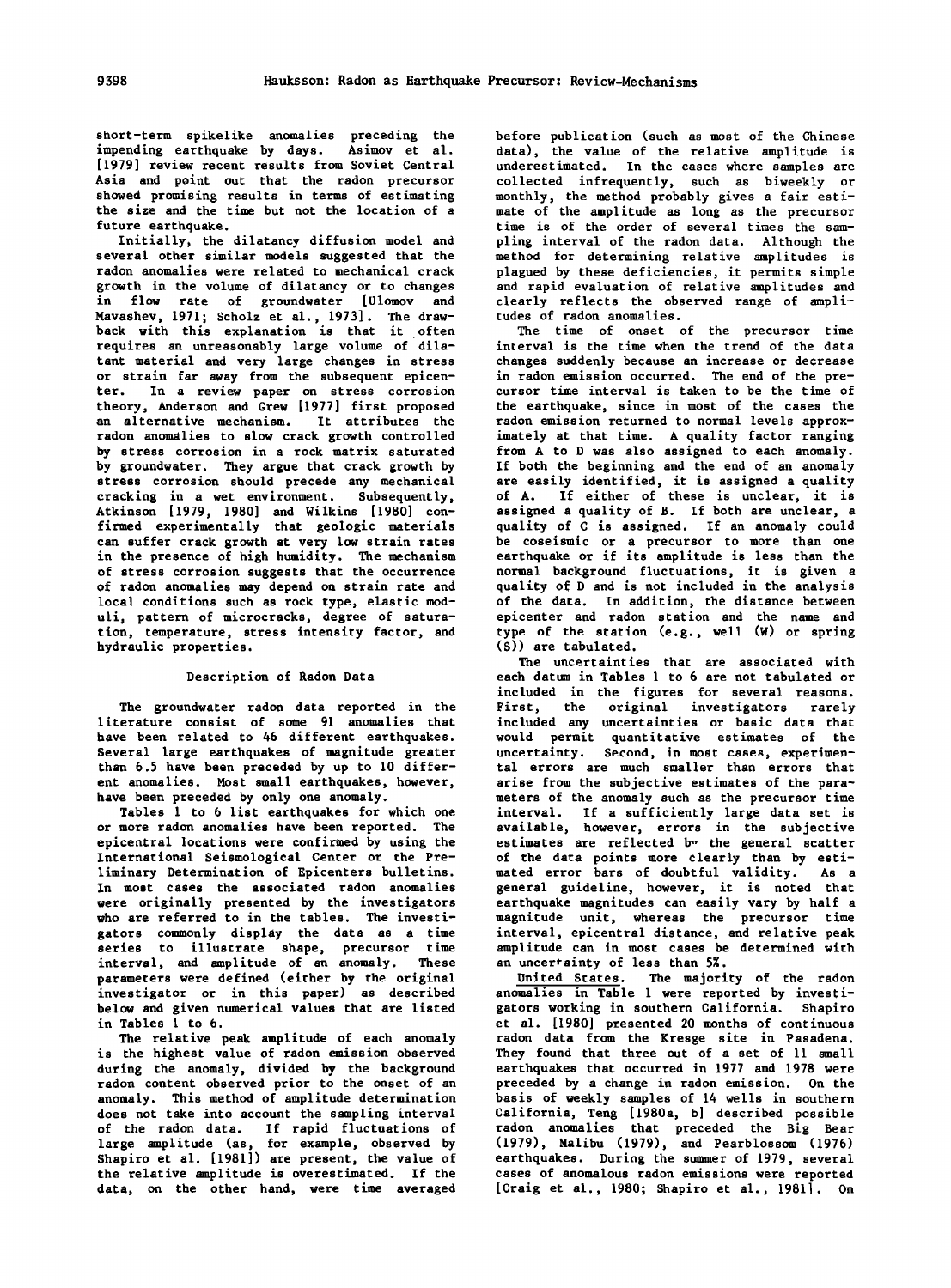the basis of geodetic data, Savage et al. [1981) suggest that a large-scale, dynamic strain event occurred in the Transverse Ranges in 1979 and early 1980. Shapiro et al. [1981) discussed the possibility that the strain event triggered the onset of radon anomalies and the Imperial Valley (1979), Malibu (1979), and Lytle Creek (1979) earthquakes. Craig et al. [1980), who collected samples at monthly intervals, explained their observations of anomalous radon emission, as well as other gases, as a possible precursor to the nearby Big Bear (1979) earthquake. In Table 1 the data from Craig et al. are included as a precursor to both the Big Bear and the Imperial Valley earthquakes, since the anomalous radon emission continued until the time of the Imperial Valley earthquake.

In addition, several studies of radon emission in surface soil using alpha track film cups have been carried out (see, for example, King [1980]). These data are not included here, since radon emission in surface soil is more susceptible to meteorological disturbances than radon content of groundwater. Furthermore, it has not been established that these two types of data are compatible.

USSR. The pioneering work of investigating changes in radon content preceding local earthquakes was carried out by scientists in the USSR approximately 15 years ago. Table 2 contains data from the initial studies in Tashkent by Ulomov and Mavashev [1971] and Antsilevich [1971]. These studies included the 1966 Tashkent earthquake of magnitude 5.3 and several single shocks in the magnitude range from 3.0 to 4.0 that occurred in the same area in 1967. The wells used for radon sampling were situated on top of the seismic activity that clustered within the city of Tashkent at a depth interval of 0 to 7 km. In Table 2 the epicentral distance in all these cases is assumed to be *5* km, since the exact locations of the wells and the earthquake are unavailable. Most of the anomalies have an easily identifiable precursor time and peak amplitude except for the very first reported radon anomaly, which has an unclear onset caused by a gap in the data from 1961 to 1965.

Asimov et al. [1979] reviewed recent radon data from Soviet Central Asia. They correlated change in radon content observed in the Tashkent, Andizhan, Dushanbe, and Alma-Ata areas with the regional seismicity. They presented a map of each area that showed several radon stations in a cluster. Unfortunately, the locations of the radon data that are shown in different figures in their paper are given only by general area, not by name of the station within an area. This introduced some uncertainty into the epicentral distance estimates in Table 2. Since Asimov et al. rarely gave time duration or peak amplitude, these were determined in this paper from the data shown in their figures. The most outstanding anomalies were observed prior to the Markansu (1974), Gazli (1976), and Alma-Ata (1978) earthquakes. The other anomalies are less distinctive, since the observed variations are more gradual and of lower amplitude and thus somewhat smeared out by background noise.

People's Republic of China. Radon data from

northeast China, the provinces of Hopeh and Liaoning and the city of Peking, that are presented in Table 3 include anomalies associated with three large earthquakes, Pohai Bay (1969), Haicheng (1975), and Tangshan (1976).

The Haicheng earthquake  $(1975)$  of magnitude 7.3 was predicted partly on the basis of radon anomalies that were later reported by Raleigh et al. [1977] and Teng [1980b]. At two stations, Tanggangzi and Shenyang, both long- and shortterm anomalies can be identified in the data. An anomaly at Liaoyang that showed increasing radon emission several hours before the earthquake and peaked a day later is considered to be coseismic here. The anomaly at Panshan was given a quality of D, since it was possibly contaminated by seasonal changes related to local rainfall [Raleigh et al., 1977].

The Tangshan earthquake (1976) was not predicted, but in retrospect several precursors including anomalous radon emissions were identified [Wang, 1978; Wakita, 1978; Jiang and Deng, 1980]. Except for two rather unclear short-term anomalies, the radon data are characterized by small amplitudes and a lack of distinctive increase in activity as the time of the earthquake approached. Two very long term anomalies were reported at the stations Kuanchuang and Ankochuang, lasting for 970 days and 1370 days, respectively. The stations Tientsin and Luanxian, which were assigned a quality of D, showed rapid fluctuations during the early spring of 1976 and normal emission of radon for several weeks preceding the earthquake.

Table 4 contains eight short-term anomalies that were observed at the same radon station, Kutzan, and numerous radon anomalies that preceded the Lungling-Lushi (1976) doublet and Songpan-Pingwu (1976) triplet of large earthquakes. The Lungling-Lushi earthquakes of magnitude 7.5 and 7.6, which occurred 1.5 hours apart, were preceded by long-term anomalies at the stations Lungling, Hsiakuan, and Iliang. Several intermediate-term anomalies and one short-term anomaly were also reported [Tang, 1978; Wakita, 1978]. It is worth noting that most of the anomalies had very low amplitudes (less than 30%) and the available data go back at least 4 years. The Songpan-Pingwu earthquakes of magnitude 7.2, 6.7, and 7.2 were preceded by several long- and short-term radon anomalies [Wallace and Teng, 1980]. Five out of 10 anomalies had a negative amplitude, which is an unusually high ratio, and two stations showed both long- and short-term anomalies. The properties of the radon anomalies associated with the Lungling-Lushi and Songpan-Pingwu earthquakes appear to scale with distance between the epicenter and the respective radon station [Tang, 1978; Szechwan Provincial Seismology Bureau (SPSB), 1979].

Japan. Wakita et al. [ 1980a] presented a radon anomaly that preceded the Izu-Qshima-Kinkai earthquake  $(1978)$  of magnitude 7.0. The data were collected using a continuous radon monitoring meter and revealed a complicated pattern of anomalous radon emission. In Table 5, both long- and short-term anomalies are listed.

Iceland. Hauksson and Goddard [1981) reported nine radon anomalies that preceded several different earthquakes in the magnitude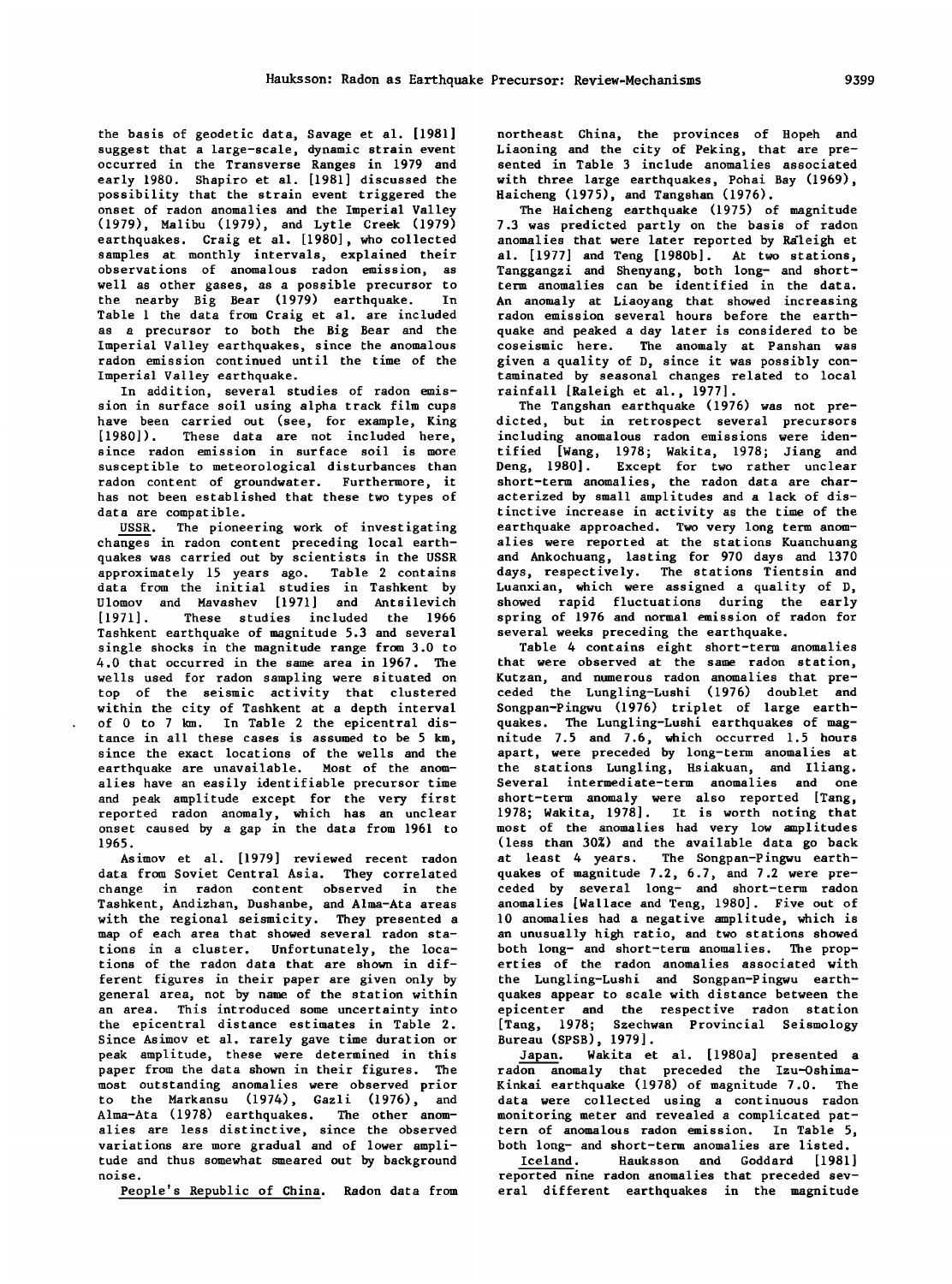| Date |                   | Magni-<br>tude | State       | Location    | Lati-<br>tude | Longi-<br>tude   | Radon<br>Sta-<br>tion | Type | $Amp11-$<br>tude<br>Rela-<br>tive | Dura-<br>tion,<br>days | Qual-<br>ity | Epicen-<br>tral<br>Dis-<br>tance,<br>km | Reference             |
|------|-------------------|----------------|-------------|-------------|---------------|------------------|-----------------------|------|-----------------------------------|------------------------|--------------|-----------------------------------------|-----------------------|
|      | Nov. 22, 1976 3.5 |                | California  | Pearblossom |               | 34.523N 117.965W | SC                    | s    | 36%                               | 31                     | C            | 25                                      | Teng [1980b]          |
|      | Feb. 23, 1977 2.3 |                | S. Carolina | Jocasse     |               | 34.953N 82.940W  | IJ                    |      | -50%                              | 14                     | C.           |                                         | Talwani et al. [1980] |
|      | Sep. 24, 1977     | 2.9            | California  | Pasadena    |               | 33.960N 117.833W | <b>KPAS</b>           |      | 62%                               | 3                      | А            | 21                                      | Shapiro et al. [1980] |
|      | Dec. 20, 1977 2.8 |                | California  | Pasadena    |               | 33.953N 118.170W | <b>KPAS</b>           | W    | 25%                               | 9                      | А            | 12                                      | Shapiro et al. [1980] |
|      | Jan. 01, 1979 4.7 |                | California  | Malibu      |               | 33.950N 118.683W | <b>KPAS</b>           |      | 72%                               | 42                     | в            | 54                                      | Shapiro et al. [1980] |
|      |                   |                |             |             |               |                  | <b>SHS</b>            | s    | 225%                              | 82                     | A            | 20                                      | Teng [1980a]          |
|      | June 28, 1979 5.0 |                | California  | Big Bear    |               | 34.250N 116.900W | BP                    | W    | 310%                              | 12                     | В            | 85                                      | Teng [1980a]          |
|      |                   |                |             |             |               |                  | <b>AROW</b>           |      | 72%                               | 45                     | A            | 31                                      | Craig et al. $[1980]$ |
|      | Oct. 15, 1979 6.6 |                | California  | Imperial    |               | 32.633N 115.333W | <b>KPAS</b>           | W    | 400%                              | 116                    | в            | 335                                     | Shapiro et al. [1981] |
|      |                   |                |             | Valley      |               |                  | <b>DAT</b>            | W    | 200%                              | 95                     | в            | 310                                     | Shapiro et al. [1981] |
|      |                   |                |             |             |               |                  | <b>AROW</b>           | S.   | 72%                               | 145                    | в            | 265                                     | Craig et al. $[1980]$ |
|      |                   |                |             |             |               |                  | <b>LYCR</b>           | W    | 64%                               | 2                      | в            | 260                                     | Shapiro et al. [1981] |

TABLE 1. U.S. Earthquakes and Precursory Radon Anomalies

TABLE 2. USSR Earthquakes and Precursory Radon Anomalies

| Date          | Magni-<br>tude | Location       | Lati-<br>itude | Long-<br>itude | Radon<br>Station | Type | $Amp1i-$<br>tude<br>Rela-<br>tive | Dura-<br>tion,<br>days | Qual-<br>ity | Epicen-<br>tral<br>Dis-<br>tance,<br>km | Remarks | Reference                   |
|---------------|----------------|----------------|----------------|----------------|------------------|------|-----------------------------------|------------------------|--------------|-----------------------------------------|---------|-----------------------------|
| Арт. 26, 1966 | 5.3            | Tashkent       | 41.3 N         | 69.3 E         | Tashkent         | W    | 20%                               | 400                    | В            | 5                                       |         | Ulomov and Mavashev [1971]  |
| Mar. 24, 1967 | 4              | Tashkent       | 41.3 N         | 69.3 E         | Tashkent         | W    | 100%                              | 11                     | A            | 5                                       |         | Ulomov and Mavashev [1971]  |
| June 20, 1967 | 3.5            | Tashkent       | 41.3 N         | 69.3 E         | Tashkent         | N    | 23%                               | 3                      | A            |                                         |         | Antsilevich [1971]          |
| July 22, 1967 | 3.5            | Tashkent       | 41.3 N         | 69.3 E         | Tashkent         | N    | 20%                               | 3                      | A            |                                         |         | Antsilevich [1971]          |
| Nov. 09, 1967 | 3.0            | Tashkent       | 41.3 N         | 69.3 E         | Tashkent         | W    | 23%                               | 8                      | A            | 5                                       |         | Antsilevich [1971]          |
| Nov. 17, 1967 | 3.3            | Tashkent       | 41.3 N         | 69.3 E         | Tashkent         | W    | 23%                               |                        | A            | $\frac{5}{5}$                           |         | Antsilevich [1971]          |
| Dec. 17, 1967 | 3.0            | Tashkent       | 41.3 N         | 69.3 E         | Tashkent         | N    | 23%                               | 4                      | A            |                                         |         | Antsilevich [1971]          |
| 1969          |                | Fergana        | 40.4 N         | 71.3E          | Tashkent         | W    | 23%                               | 13                     | D            |                                         |         | Rikitake [1975]             |
| Feb. 13, 1973 | 4.7            | Uzbekistan     |                |                | Obi-Garm         | W    | 47%                               | 5                      | A            | 130                                     |         | Mirzoev et al. $[1976]$     |
| Aug. 11, 1974 | 7.3            | Markansu       | 39.39N         | 73.9 E         | Alma-Ata         | N    | 100%                              | 100                    | B            | 530                                     | 1       | Asimov et al. $[1979]$      |
| Feb. 12, 1975 | 5.3            | Tien Shan      | 43.16N         | 78.97E         | Alma-Ata         | W    | 10%                               | 110                    | C            | 100                                     |         | Asimov et al. [1979]        |
| May 17, 1976  | 7.3            | Gazli          | 40.35N         | 63.45E         | Tashkent         | W    | 220%                              | 4                      | A            | 470                                     |         | Sultanxodjoev et al. [1976] |
|               |                |                |                |                | Obi-Garm         | W    | 25%                               | 90                     | c            | 550                                     |         | Asimov et al. [1979]        |
| Jan. 31, 1977 | 6.6            | Isfarin-Batnen | 40.04N         | 70.85E         | Tashkent         | W    | $-30z$                            | 60                     | C            | 190                                     |         | Asimov et al. [1979]        |
|               |                |                |                |                | H-0-Garm         | W    | $-20%$                            | 125                    | C            | 200                                     |         | Asimov et al. [1979]        |
| Mar. 24, 1978 | 7.1            | Alma-Ata       | 42.84N         | 78.61E         | Alma-Ata         | W    | 32%                               | 50                     | A            | 65                                      |         | Asimov et al. [1979]        |
| Nov. 01, 1978 | 6.7            | Zaalai         | 39.42N         | 72.71E         | Obi-Garm         | W    | $-302$                            | 470                    | в            | 270                                     |         | Asimov et al. [1979]        |
|               |                |                |                |                | Yavros           | W    | $-40%$                            | 470                    | B            | 300                                     |         | Asimov et al. [1979]        |
|               |                |                |                |                | Andizhan         | W    | 20%                               | 75                     | C            | 150                                     |         | Asimov et al. [1979]        |
|               |                |                |                |                | Andizhan         | s    | $-20%$                            | 70                     | C            | 150                                     |         | Asimov et al. [1979]        |

Remarks are (1) exact radon station location not well known, and (2) not plotted or included in analysis, listed for completeness.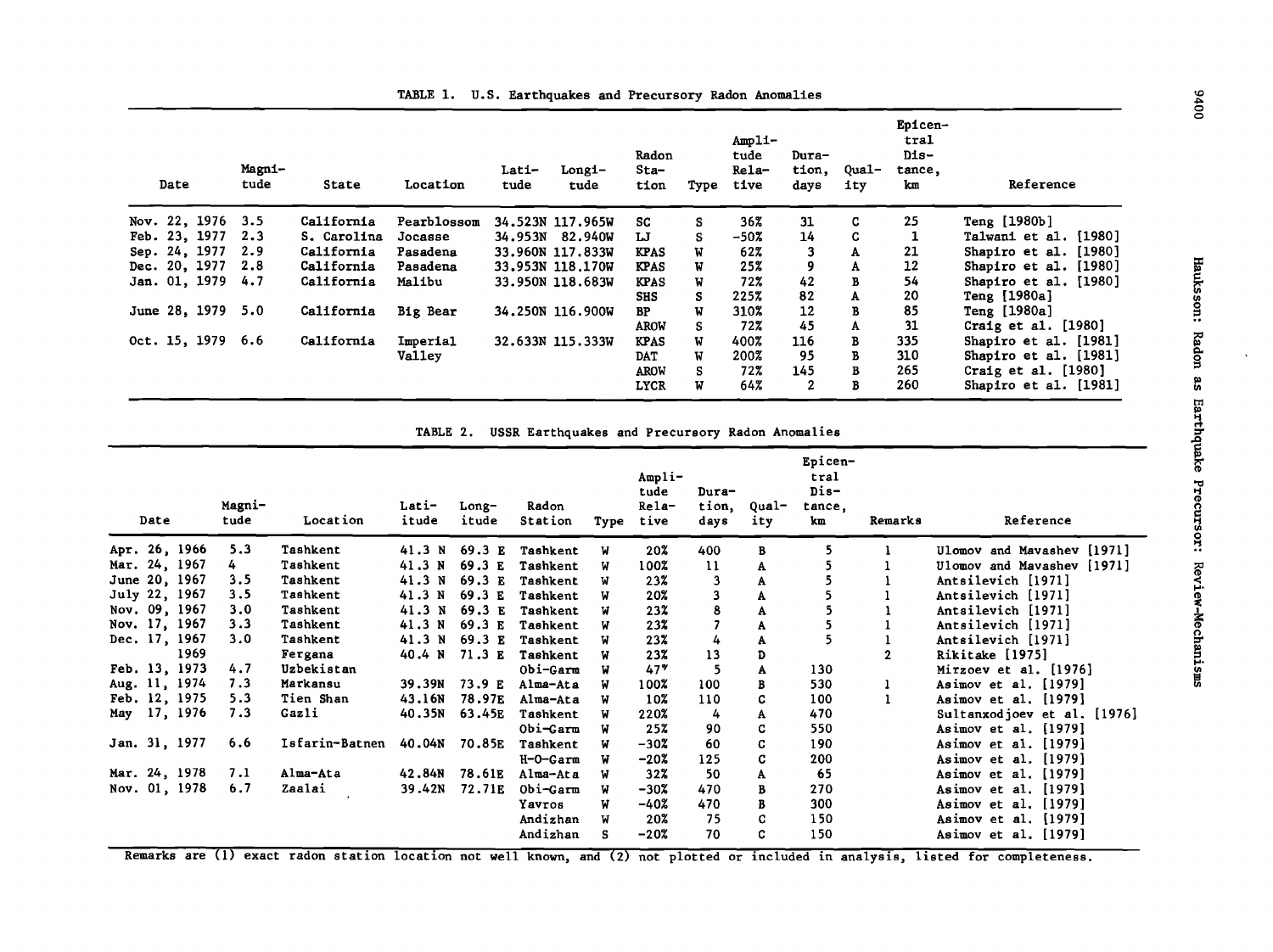| Date              | Magni-<br>tude |          | Province Location | Lat-<br>itude | Long-<br>itude | Radon<br>Station | Type | Ampli-<br>tude<br>Rela-<br>tive | Dura-<br>tion,<br>days | Oual-<br>ity | Epicen-<br>tral<br>$Dis-$<br>tance,<br>km | Remarks        | Reference             |
|-------------------|----------------|----------|-------------------|---------------|----------------|------------------|------|---------------------------------|------------------------|--------------|-------------------------------------------|----------------|-----------------------|
| July 18, 1969     | 7.4            |          | Pohai Bay         | 38.43N        | 119.47E        | Tangku           | W    | 60%                             | 170                    | в            | 170                                       |                | Liu et al. [1975]     |
|                   |                |          |                   |               |                | Lachsi           | W    | 40%                             | 190                    | C            |                                           |                | Liu et al. [1975]     |
|                   |                |          |                   |               |                | Yachang          | W    | 70%                             | 190                    | C            |                                           |                | Liu et al. [1975]     |
|                   |                |          |                   |               |                | Paoti            |      | 60%                             | 190                    | C            | 230                                       |                | Liu et al. [1975]     |
| Aug. 05, 1971 4.3 |                | Hopeh    | Ningshin          | 37.6 N        | 114.9 E        | Shankou          | W    | 200%                            | 40                     | в            | 42                                        |                | Liu et al. [1975]     |
| June 06, 1974 4.9 |                | Hopeh    | Hsingtang         | 37.54N        | 115.10E        | Hownsun          | W    | 290%                            | 16                     | B            | 18                                        |                | Liu et al. [1975]     |
|                   |                |          |                   |               |                | Jinti            | W    | $-20%$                          | 19                     | C            |                                           |                | Liu et al. [1975]     |
| Feb. 04, 1975 7.3 |                | Liaoning | Haicheng          | 40.66N        | 122.63E        | Tanggangzi       |      | 38%                             | 270                    | C            | 50                                        |                | Raleigh et al. [1977] |
|                   |                |          |                   |               |                | Tanggangzi       | s    | 17%                             | 50                     | B            | 50                                        |                | Raleigh et al. [1977] |
|                   |                |          |                   |               |                | Panshan          | Wl   | 10%                             | 150                    | D            | 90                                        | 2              | Raleigh et al. [1977] |
|                   |                |          |                   |               |                | Liaoyang         | s    | 100%                            |                        | D            | 85                                        | $\overline{2}$ | Teng [1980b]          |
|                   |                |          |                   |               |                | Shenyang         | W    | $-43%$                          | 66                     | A            | 140                                       |                | Raleigh et al. [1977] |
|                   |                |          |                   |               |                | Shenyang         | W    | 20%                             | 8                      | C            | 140                                       |                | Raleigh et al. [1977] |
| July 27, 1976 7.8 |                | Hopeh    | Tangshan          | 39.56N        | 117.87E        | Tangshan         |      | 30%                             |                        | D            | 5                                         | $\mathbf{2}$   | Wang [1978]           |
|                   |                |          |                   |               |                | Ankochuang       |      | 15%                             | 970                    | B            | 50                                        |                | Wakita [1978]         |
|                   |                |          |                   |               |                | Tientsin         |      | 10%                             | 110                    | D            | 75                                        | 2              | Wang [1978]           |
|                   |                |          |                   |               |                | Luanxian         |      | 5%                              | 370                    | D            | 80                                        | $\overline{2}$ | Wang [1978]           |
|                   |                |          |                   |               |                | Antze            |      | 50%                             | 15                     | В            | 100                                       |                | Wang [1978]           |
|                   |                |          |                   |               |                | Kuanchuang       |      | 40%                             | 1370                   | B            | 130                                       |                | Jiang and Deng [1980] |
|                   |                |          |                   |               |                | Kuanchuang       |      | 27%                             | 162                    | В            | 130                                       |                | Jiang and Deng [1980] |
| Mar. 07, 1977     | 6.0            | Hopeh    | Chienan           | 40.10N        | 118.74E        | Peking           | W    | 70%                             |                        | A            | 200                                       |                | Teng [1980b]          |
| May 12, 1977      | 6.7            | Hopeh    | Lutai             | 39.27N        | 117.71E        | Tungchow         | W    | 30%                             |                        | D            | 115                                       | $\mathbf{2}$   | Teng [1980b]          |

TABLE 3. People's Republic of China: Hopeh and Liaoning Provinces Earthquakes and Precursory Radon Anomalies

Remarks are (1) exact radon station location not well known, and (2) not plotted or included in analysis, listed for completeness.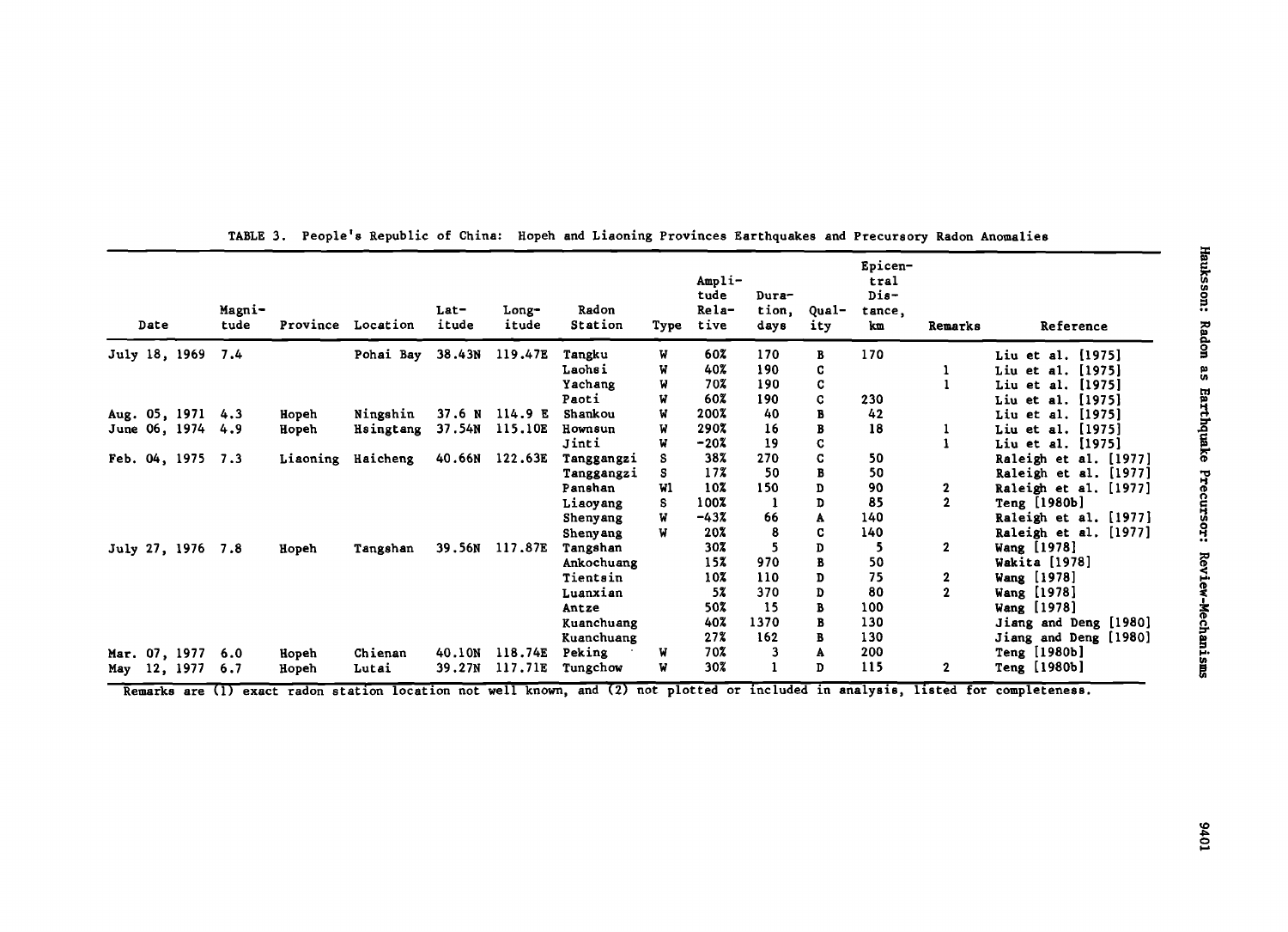|     | Date |               | Magni-<br>tude | Province | Location           | Lat-<br>itude | Long-<br>itude | Radon<br>Station | Type | Ampli-<br>tude<br>Rela-<br>tive | Dura-<br>tion,<br>days | Qual-<br>ity | Epicen-<br>tral<br>$Dis-$<br>tance,<br>km | Remarks      | Reference            | ៲៷             |
|-----|------|---------------|----------------|----------|--------------------|---------------|----------------|------------------|------|---------------------------------|------------------------|--------------|-------------------------------------------|--------------|----------------------|----------------|
|     |      | Apr. 08, 1972 | 5.2            | Szechwan | Sahteh             | 29.52N        | 101.84E        | Kutzan           | s    | 55%                             | 12                     |              | 70                                        |              | Teng [1980b]         |                |
|     |      | Sep. 27, 1972 | 5.8            | Szechwan | <b>Takung</b>      | 30.31N        | 101.63E        | Kutzan           | S    | 34%                             | $\frac{12}{2}$         |              | 54                                        |              | Teng [1980b]         |                |
|     |      | Feb. 06, 1973 | 7.9            | Szechwan | Luhuo              | 31.33N        | 100.49E        | Kutzan           | S    | 120%                            | 9                      | A            | 200                                       |              | Wakita [1978]        |                |
|     |      | Feb. 16, 1973 | 5.3            | Szechwan | Luhuo              | 31.73N        | 100.04E        | Kutzan           | S    | 36 <sup>z</sup>                 | $\mathbf 2$            | D            | 260                                       | 1,2          | Teng [1980b]         |                |
|     |      | Apr. 22, 1973 | 5.2            | Yunnan   | Yiliang            | 27.61N        | 104.10E        | Kutzan           | s    | 41%                             | 14                     |              | 340                                       |              | Teng [1980b]         |                |
| May |      | 08, 1973      | 5.2            | Szechwan | Songpan            | 32.90N        | 104.03E        | Kutzan           | S    | 40%                             | 14                     |              | 345                                       | 1            | Teng [1980b]         |                |
|     |      | June 29, 1973 | 5.5            | Szechwan | Mapien             | 28.84N        | 103.67E        | Kutzan           | S    | 89%                             | 9                      | A            | 200                                       |              | <b>Wakita</b> [1978] | Hauksson:      |
| May |      | 29, 1976      | 7.5            | Yunnan   | Lungling           | 24.51N        | 98.95E         | Balazhang        | S    |                                 | (150)                  | D            | 10                                        | $\mathbf{2}$ | Wakita [1978]        |                |
|     |      |               |                |          |                    |               |                | Lungling         |      | 20%                             | 510                    | В            | 20                                        |              | Wakita [1978]        | Radon          |
|     |      |               |                |          |                    |               |                | Tengchung        | s    | 8%                              | 75                     | D            | 60                                        | 1            | Tang [1978]          |                |
|     |      |               |                |          |                    |               |                | Hsiakuan         | s    | 15%                             | 425                    | B            | 190                                       |              | <b>Wakita</b> [1978] |                |
|     |      |               |                |          |                    |               |                | Erhyuan          | S    | 8%                              | 160                    | B            | 210                                       |              | <b>Wakita</b> [1978] | $\mathbf{a}$ s |
|     |      |               |                |          |                    |               |                | Lantsang         | Ś    | 12 <sup>2</sup>                 | 130                    | B            | 215                                       |              | Wakita [1978]        |                |
|     |      |               |                |          |                    |               |                | Yushi            | s    | 7%                              | 75                     |              | 360                                       | 1            | Wakita [1978]        |                |
|     |      |               |                |          |                    |               |                | Iliang           | s    | 20%                             | 290                    | C            | 420                                       |              | Tang [1978]          |                |
|     |      |               |                |          |                    |               |                | <b>Hsuntien</b>  | s    | 200%                            | 12                     |              | 450                                       |              | <b>Wakita</b> [1978] |                |
|     |      | Aug. 16, 1976 | 7.2            | Szechwan | Songpan-<br>Pingwu | 32.78N        | 104.09E        | Songpan          | S    | 29%                             | 480                    | $\mathbf C$  | 40                                        |              | <b>Wakita</b> [1978] | Earthquake     |
|     |      |               |                |          |                    |               |                | Maowen           | s    | 117                             | 420                    | c            | 100                                       |              | <b>Wakita</b> [1978] |                |
|     |      |               |                |          |                    |               |                | Wutu             |      | 20%                             | 190                    | A            | 100                                       |              | SPSB [1979]          |                |
|     |      |               |                |          |                    |               |                | Kutzan           | s    | 70%                             |                        | A            | 320                                       |              | Teng [1980b]         |                |
|     |      |               |                |          |                    |               |                | Kutzan           | s    | $-12X$                          | 200                    | C            | 320                                       |              | Wakita [1978]        |                |
|     |      |               |                |          |                    |               |                | Kangting         | s    | 90%                             | 48                     | в            | 340                                       |              | Wakita [1978]        | Precursor:     |
|     |      |               |                |          |                    |               |                | Kangting         | s    | $-60x$                          | 160                    | В            | 340                                       |              | Wakita [1978]        |                |
|     |      |               |                |          |                    |               |                | <b>Tzekung</b>   |      | 55%                             | 160                    | A            | 390                                       |              | SPSB [1979]          |                |
|     |      |               |                |          |                    |               |                | Kantse           |      | 5 <sup>z</sup>                  | 108                    | D            | 410                                       | $\mathbf{2}$ | SPSB [1979]          |                |
|     |      |               |                |          |                    |               |                | <b>Batang</b>    | s    | 110%                            | 34                     | $\mathbf{B}$ | 560                                       |              | Wakita [1978]        | Review-        |

TABLE 4. People's Republic of China: Szechwan and Yunnan Provinces Earthquakes and Precursory Radon Anomalies 1.0

Remarks are (1) plotted data not available, and (2) not plotted or included in analysis, listed for completeness.

| TABLE 5. Japan Earthquakes and Precursory Radon Anomalies |  |
|-----------------------------------------------------------|--|

| Date              | Magni-<br>tude | Location          | Lat-<br>itude | Long-<br>itude | Radon<br><b>Station Type</b> |        | $Amp11-$<br>tude<br>Rela-<br>tive | Dura-<br>tion.<br>davs | Ouality | Epicentral<br>Distance,<br>km | Reference                                      |
|-------------------|----------------|-------------------|---------------|----------------|------------------------------|--------|-----------------------------------|------------------------|---------|-------------------------------|------------------------------------------------|
| Jan. 14, 1978 6.8 |                | Izu-Oshima 34.77N |               | 139.20E        | SKE-1<br>SKE-1               | W<br>W | 7%<br>$-87$                       | 230                    | в<br>В  | 25<br>25                      | Wakita et al. [1980a]<br>Wakita et al. [1980a] |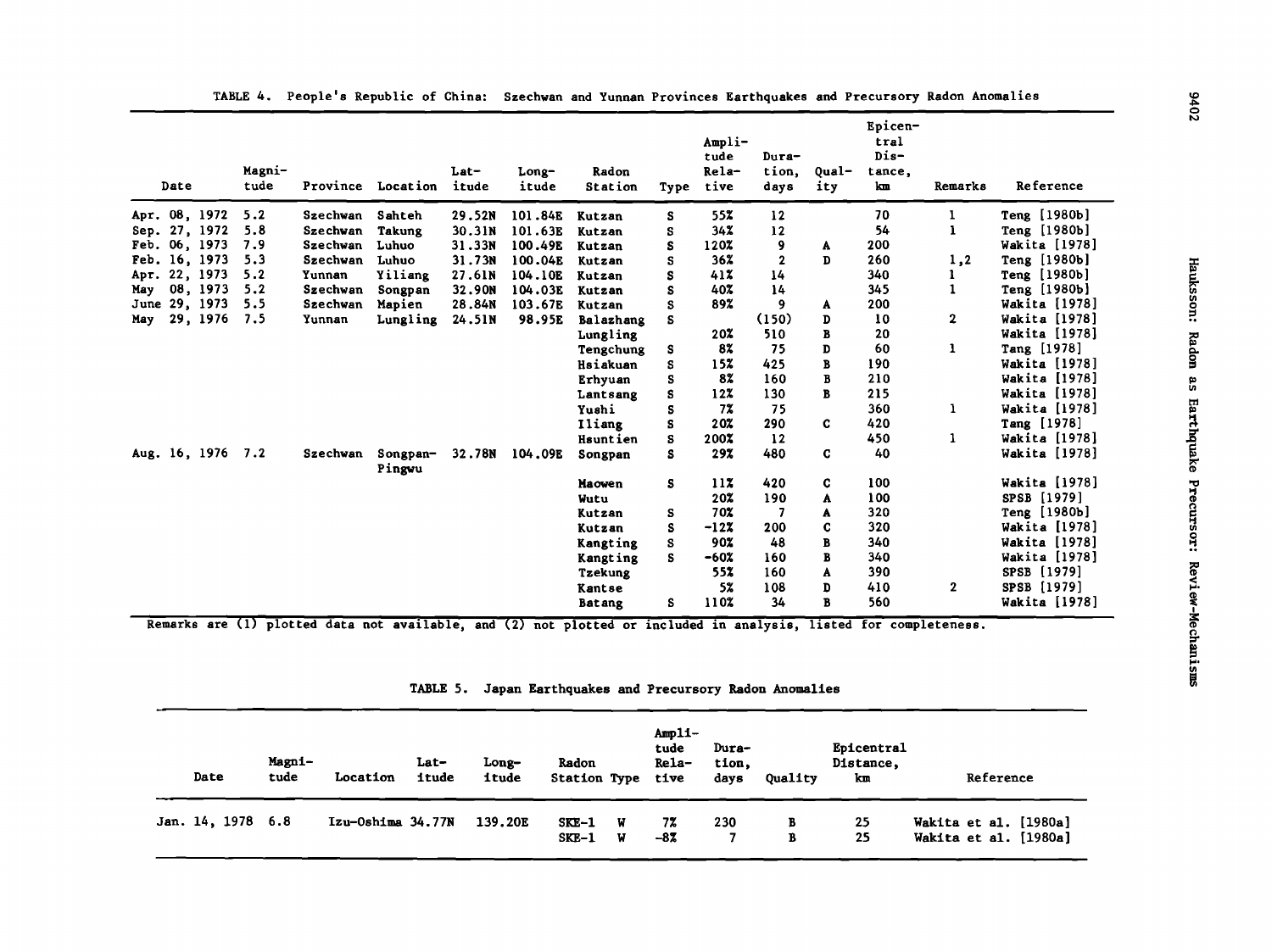| Date          |                                                                             | Magni-<br>tude            |                            | ٥<br>Loca- Lat-<br>tion itud                                                      | Long-<br>itude                 | Radon<br>Sta-<br>tion | Type | Ampli-<br>tude<br>Rela-<br>tive           | Dura-<br>tion,<br>days | Qual –<br>1ty | Epicen-<br>tral<br>Dis-<br>tance,<br>km | Remarks | Reference                                                     |
|---------------|-----------------------------------------------------------------------------|---------------------------|----------------------------|-----------------------------------------------------------------------------------|--------------------------------|-----------------------|------|-------------------------------------------|------------------------|---------------|-----------------------------------------|---------|---------------------------------------------------------------|
|               | July 03, 1978<br>Aug. 28, 1978                                              | 2.1<br>2.1                | SISZ<br>SISZ               |                                                                                   | 64.00N 20.35W<br>63.94N 20.32W |                       |      | 8<br>8088888888<br>8089999900<br>80888888 |                        |               |                                         |         | 1981<br>and Goddard<br>Goddard<br>ដូ<br>Hauksson<br>Hauksson  |
|               |                                                                             |                           |                            |                                                                                   |                                | <b>马肯읎덕펵멱交习</b>       | 3333 |                                           |                        |               |                                         |         | <b>sississi</b><br>Anggang<br>Goddard<br>and<br>G<br>Hauksson |
|               |                                                                             |                           |                            |                                                                                   |                                |                       |      |                                           |                        |               |                                         |         | Goddard<br>ដូ<br>Hauksson                                     |
| <br>ខុន្តកំពូ | $\begin{array}{r} 30, 1978 \\ 19, 1978 \\ 29, 1979 \\ 05, 1979 \end{array}$ | 8<br>8 9 9 8 9<br>8 4 1 8 | <b>222222223</b><br>222222 | 63.96N<br>63.95N<br>63.95N<br>63.97N                                              | 20.31W<br>20.46W<br>20.41W     |                       |      |                                           |                        |               |                                         |         | Coddard<br>and<br>5<br>Hauksson                               |
|               |                                                                             |                           |                            |                                                                                   |                                |                       |      |                                           |                        |               |                                         |         | Goddard<br>and<br>Ei<br>Hauksson                              |
|               |                                                                             |                           |                            |                                                                                   | 41W<br>ລຸ່                     |                       |      |                                           |                        |               |                                         |         | Goddard<br>and<br>G<br>Hauksson                               |
|               |                                                                             |                           |                            |                                                                                   |                                |                       |      |                                           |                        |               |                                         |         | 1981<br>Goddard<br>and<br>5<br>Hauksson                       |
|               | Dec. 15, 1979 4.1                                                           |                           | TF <sub>Z</sub>            |                                                                                   | 66.24N 16.69W                  |                       |      |                                           |                        |               |                                         |         | 1981<br>Goddard<br>and<br>a<br>Hauksson                       |
|               |                                                                             |                           |                            | Remarks are $(1)$ Southern Iceland Seismic Zone, and $(2)$ Tiörnes Fracture Zone. |                                |                       |      |                                           |                        |               |                                         |         |                                                               |

6. Iceland Earthquakes and Precursory Radon Anomalies

**TABLE** 

range from 2.0 to 4.3 (see Table 6). They operated a network of seven radon stations spaced 10 to 15 km apart in a rather small area. Their results indicated that the probability of observing radon anomalies in Iceland before small earthquakes of magnitude larger than 2.0 was approximately 65%.

## Evaluation of Radon and Earthquake Data

To understand the mechanism of radon anomalies and to establish earthquake prediction capability and reliability, empirical scaling relationships between the radon and the earthquake data are needed. This preliminary evaluation of the worldwide data set is intended as a first step toward this goal.

The available data set consists of properties of the radon anomalies and parameters of the associated earthquakes and is listed in Tables 1 to 6. Although this data set is larger than most comparable data sets for other earthquake precursors, it is incomplete and possibly biased by contaminated data. The data set will become more complete and more representative as more networks for radon monitoring are established and the period of observation becomes longer. Unfortunately, it is not possible to eliminate contaminated data, such as misrepresentation of noisy data as an anomaly or assigning an anomaly to an unrelated earthquake, since the original investigators who collected the data did not include all relevant seismicity and rarely accounted for possible noise in the radon data. Since these deficiencies of the data set are likely to influence the analysis of the data, this analysis is only intended to give a quali-<br>tative evaluation of the possible existence of scaling relationships. An important part of such an evaluation is to look for consistency within the data set as a whole by, for example, comparing data from different geographic regions. Furthermore, the evaluation can contribute to substantiating or refuting previously suggested scaling relationships and can help to evaluate whether the currently used research strategy is producing useful data.

Frequency of occurrence. The histogram shown in Figure la reveals that approximately the same number of small and large earthquakes have been reported to be preceded by at least one radon anomaly. The relationship between earthquake magnitude and the probability of a radon anomaly being observed is illustrated in Figure 1b. The stepped curve represents the cumulative number of earthquakes that were preceded by anomalies. The sloping line constitutes the Gutenberg-Richter magnitude-frequency relationship for earthquakes assuming a b value of 1.0 and a<br>single earthquake of magnitude 8.0 [Richter, 1958, p. 361]. The Gutenberg-Richter relationship indicates that for a global average, small earthquakes are more abundant than large ones. The stepped curve and the straight line in Figure 1b show increasing divergence with decreasing earthquake magnitude. Therefore the data suggest that the probability of detecting a radon anomaly before a large earthquake is relatively much greater than detecting an anomaly before a small earthquake. This observation is more likely to be the result of the experimental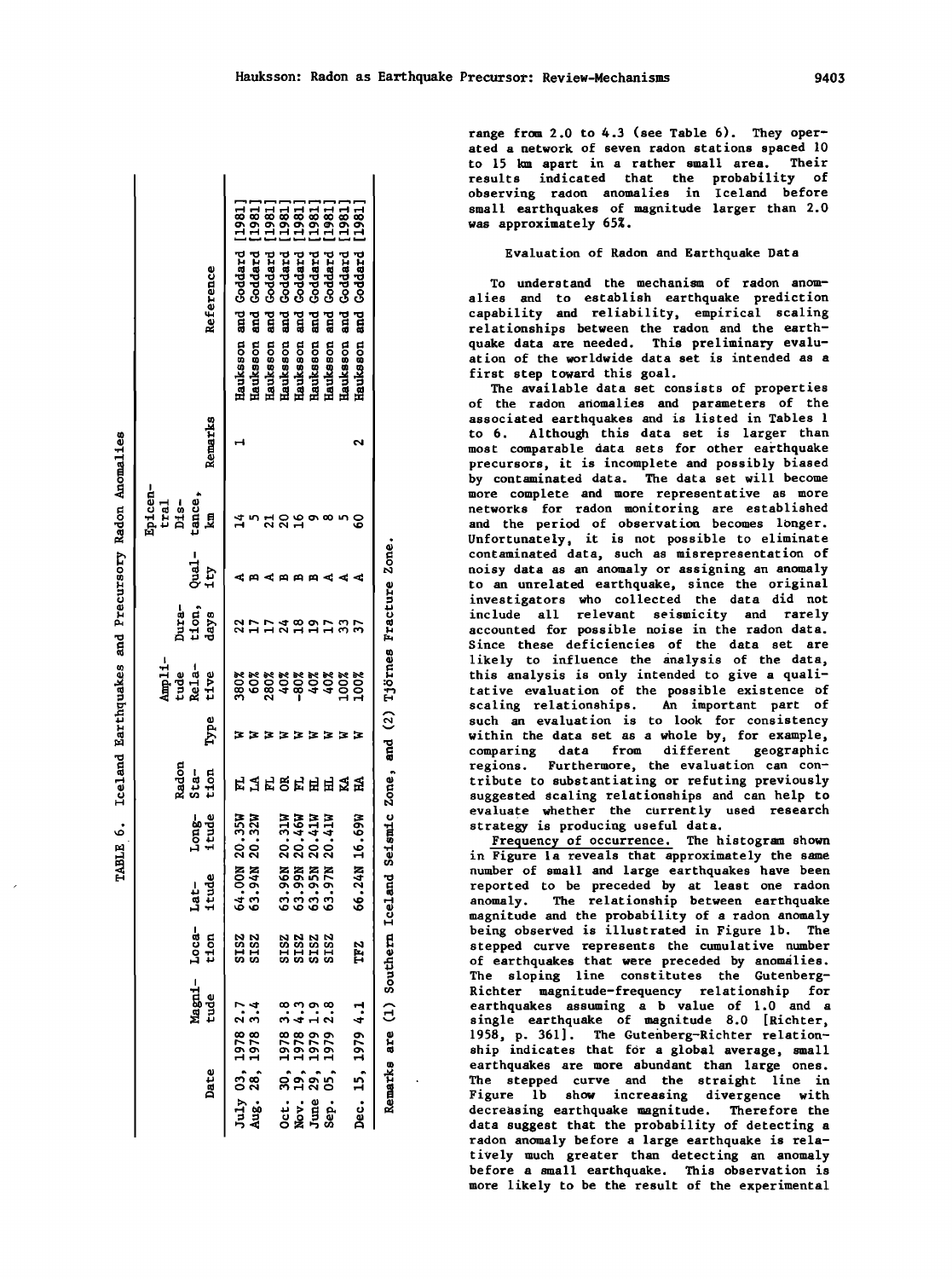

Fig. la. Histogram of number of radon anomalies as a function of earthquake magnitude. alies that belong to the same earthquake are enclosed by a rectangle.

techniques that are applied than to be of basic geophysical significance. The set of earthquakes that usually is considered for possible correlation with a radon anomaly in most cases does not include, for example, foreshocks, aftershocks, or all earthquakes in an earthquake swarm. These events constitute a significant fraction of the average global seismicity, which is the basis of the Gutenberg-Richter relationship.

Large earthquakes appear to be preferentially preceded by more than one radon anomaly (Figure la). Although it is possible that this observation is caused by experimental deficiencies such as low density of radon stations, several detailed studies by Talwani et al. [1980], Shapiro et al. [1980), and Hauksson and Goddard [1981] indicate that small earthquakes are rarely preceded by more than one radon anomaly. It is worth noting that only two radon anomalies have been reported for earthquakes in the magnitude range from 5.5 to 6.5 (Figure la). As more data accumulate, this data gap will probably disappear.

Precursor time interval. The temporal behavior of radon anomalies and other earthquake precursors is usually treated in terms of a precursor time interval, defined as the time period from the onset of anomalous activity until the time of the earthquake. In Figure 2 the precursor time intervals of all the radon anomalies listed in Tables 1 to 6 are plotted as a function of the earthquake magnitude. The scatter of the data points indicates that an

almost continuous distribution ranging from long- to short-term radon anomalies exists. The distribution appears to be independent of geographic region, since all the data sets show<br>a similar overlapping pattern. This almost a similar overlapping pattern. continuous distribution of precursor times can be attributed either to different intensities of preseismic deformation or to some variable, for example, epicentral distance, that could influence the precursor time. The upper boundary of the distribution reflects increasing precursor time length as the earthquake magnitude increases, which is in agreement with most theoretical models of precursor processes [Rice and Rudnicki, 1979]. The upper boundary, however, can also be influenced by a reluctance to identify long-term anomalies, which would severely violate a typical precursor time-magnitude relationship [Scholz et al., 1973; Rikitake, 1975], as precursors to small earthquakes. The lower boundary is affected by the response time of the mechanism of radon release, by local hydraulics, and by artifacts such as sampling frequency, density of radon stations, and possible environmental noise superimposed on the radon signal.

Radon anomalies frequently are reported to have occurred far away from the respective earthquake epicenters. Figure 3 shows the precursor time interval as a function of the distance between a radon station and an epicenter.



Fig. lb. Relationship between earthquake magnitude and the probability of a radon anomaly being observed. The stepped curve represents the cumulative number of earthquakes that were preceded by anomalies. The sloping line is the Gutenberg-Richter magnitude-frequency relation.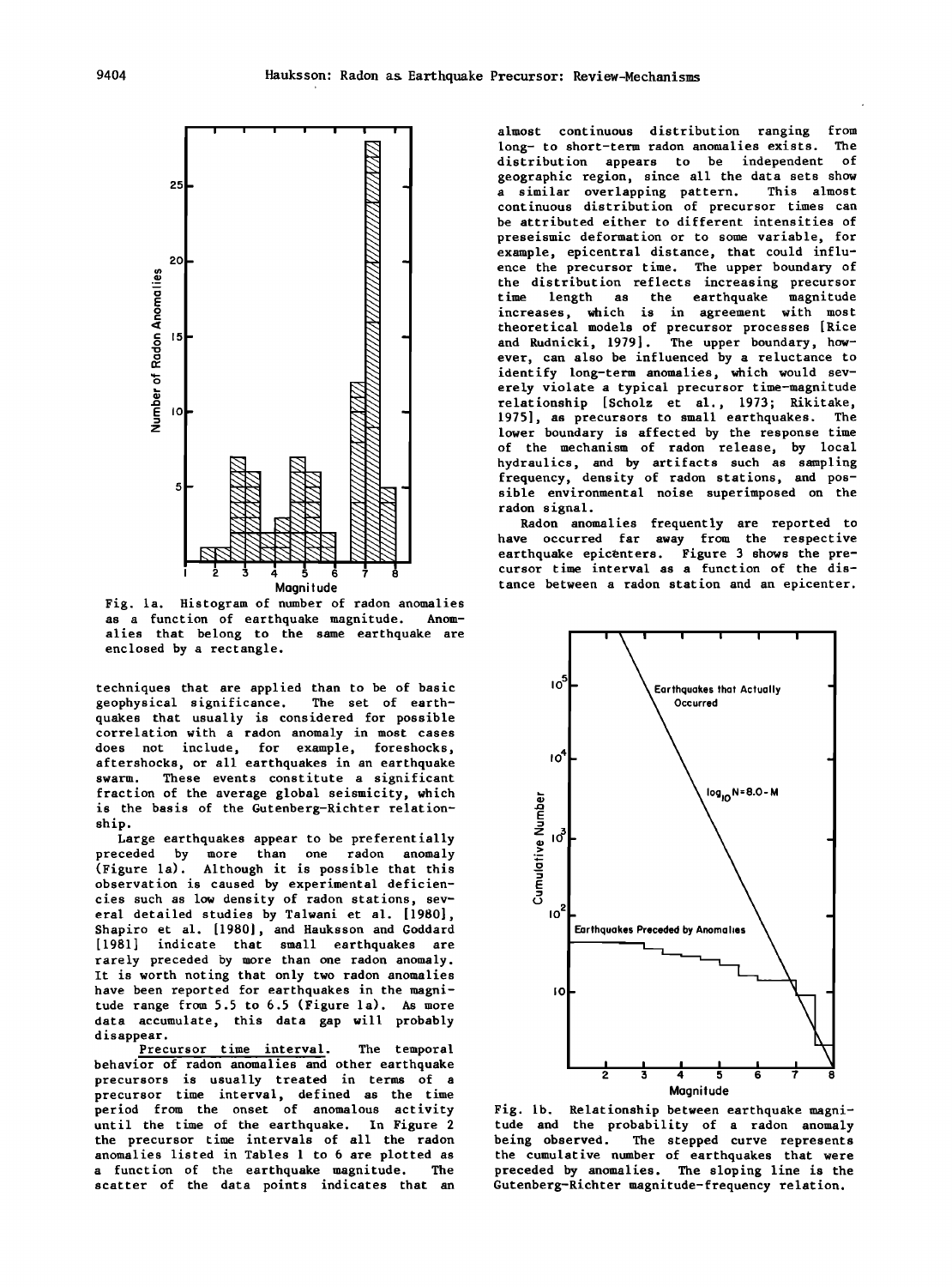An overall trend of decreasing precursor time with distance can be seen by dividing the data set into three different magnitude ranges, from 2 to 4, 4 to 6, and 6 to 8, which are shown<br>unmarked, dotted, and solid, respectively, in Figure 3.

The precursor times of the small earthquakes in the magnitude range from 2 to 4 do not show a significant correlation with distance. This is probably a result of the lack of information about the exact location of some of the earthquakes, such as the Tashkent events. In addition, the unknown depth of the earthquakes probably influences the results. The precursor times of the earthquakes in the intermediate range from 4 to 6 correlate well with an inverse distance squared dependence. The precursor times of the large earthquakes, however, do not show such a strong distance dependence. The precursor time-distance dependence for the large earthquakes also is somewhat obscured by the occurrence of both long- and short-term radon anomalies at the same station. Unless long- and short-term anomalies can be distinguished, the implied distance dependence in Figure 3 cannot easily be quantified.

Thus the almost continuous distribution of



Fig. 2. Precursor time interval as a function of respective earthquake magnitude for worldwide radon data. In the upper left-hand corner is same plot from Scholz et al. [1973].



Precursor time interval as a function Fig. 3. of epicentral distance. Unmarked, dotted, and solid data points represent magnitude ranges of  $2-4$ ,  $4-6$ , and  $6-8$ , respectively.

precursor time interval as a function of earthquake magnitude in Figure 2 can be attributed in part to a dependence on epicentral distance. The effects of other parameters such as intensity of preseismic deformation or earthquake depth and focal mechanism are probably also of importance for explaining the observed distribution.

Amplitude distribution. Large amplitude anomalies are not more commonly observed at stations where the background radon content is high than at stations with low radon content. Since radon anomalies are usually considered to be generated locally (within 1 km of the respective station), the distribution of their relative amplitude could be useful for defining the spatial extent and shape of the zone of precursor deformation. Figure 4 shows the absolute value of the relative peak amplitude of the radon anomalies as a function of epicentral distance. The curves shown in the plots represent envelopes that emphasize the distances at which the largest anomalies were observed. For example, earthquakes of magnitudes between 6.0 and 8.0 have amplitudes that peak at distances of 200 to 500 km. Because future observations may reveal anomalies at even greater distances than have been reported so far, the envelopes are shown as dashed lines at large distances. In addition, clustering of large earthquakes in time, as observed in China in 1976, may cause overlapping patterns of radon anomalies, which in turn can lead to arbitrary boundaries between the zones of precursory deformation.

The size of the amplitude of a radon anomaly is probably strongly influenced by local conditions such as rock type and local hydraulics. However, it is interesting to note some of the features in Figure 4. The zone of precursory deformation appears to be rather broad, possibly a circular annulus, since almost no anomalies are observed close to the subsequent epicenter.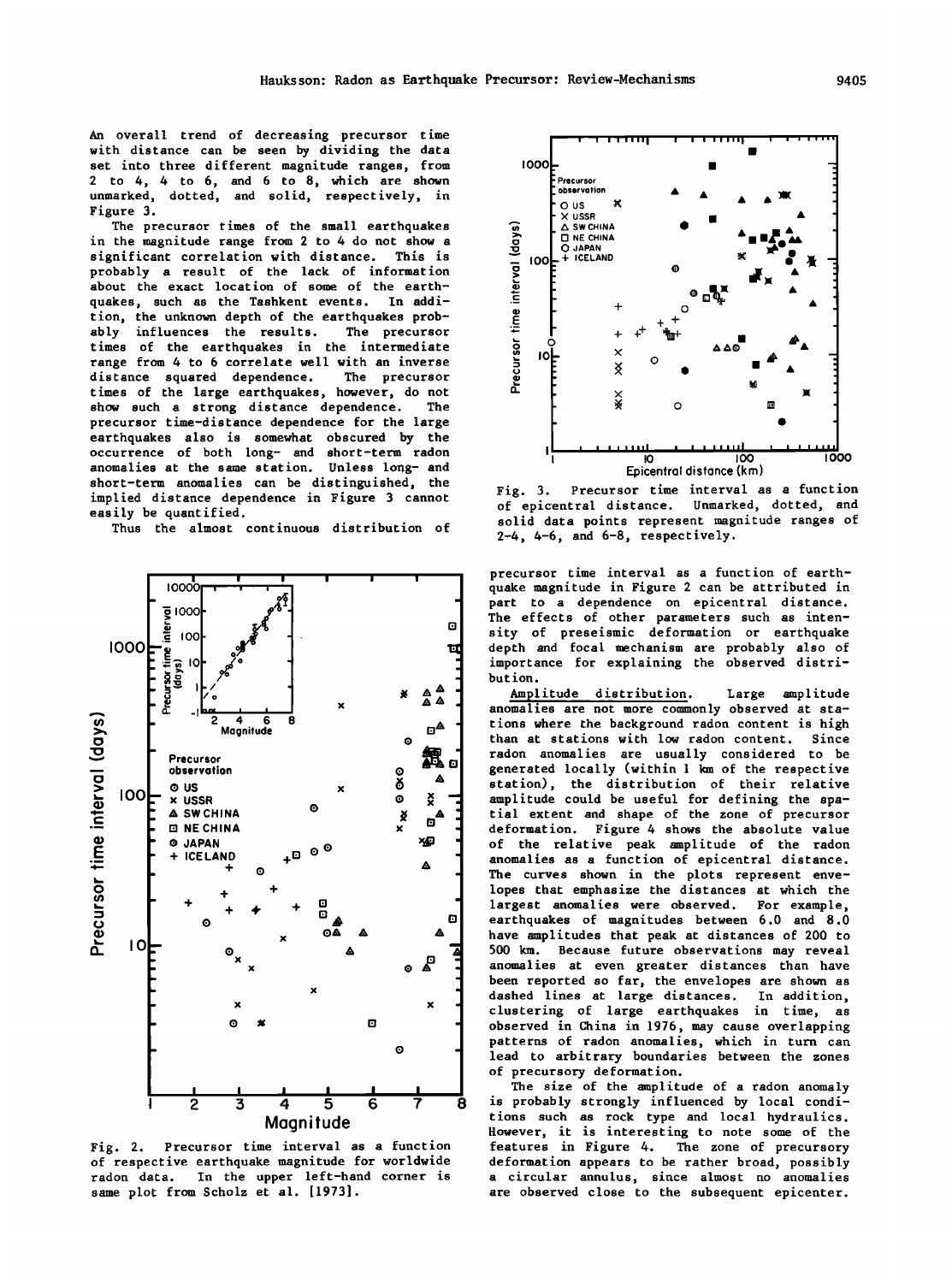

Fig. 4. Absolute value of relative amplitude as a function of epicentral distance. The envelopes emphasize at what distances the peak amplitudes tend to occur.

The lack of anomalies close to the subsequent epicenter often has been reported as an important but puzzling property of the radon precursor [Asimov et al., 1979; Teng, 1980b]. Because the number of observed anomalies shown in Figure 4 does not increase uniformly with distance, it is unlikely that the observed annulus effect is strongly dependent on the station density. The outer radius of the annulus increases<br>slowly with the earthquake magnitude. The slowly with the earthquake magnitude. available data are not sufficient to tell whether the annular zone is continuous in azimuth. Although these results are strongly dependent on the available network of radon stations, they suggest a way of foretelling the expected earthquake magnitude.

The spatial distribution of radon anomalies of large amplitude appears to define a zone of precursor deformation that scales with the earthquake magnitude. Furthermore, short-term anomalies are more often observed far away from the subsequent rupture zone.

### Interpretation

The interpretation of the data will be influenced by the experimental deficiencies that were pointed out in the last section. The interpretation can be useful, nonetheless, for comparing the radon data with other precursory data and theoretical models of earthquake precursors.

The increasing frequency of occurrence of radon anomalies with increasing magnitude can be explained in terms of a zone of precursory deformation that increases in size as magnitude grows. A large zone of precursory deformation 1s more likely to include several sensitive radon stations than a small zone. Since it is of relatively greater importance to study precursors to large earthquakes than to small ones, the frequency of occurrence constitutes a very<br>useful property of the radon precursor. For useful property of the radon precursor. instance, enhanced radon emission that could be induced by background seismicity in a seismic gap would be less likely to mask out anomalies related to a large event.

On the basis of a limited data set of radon anomalies as well as other precursors, Scholz et al. [1973] found a log-linear relation between precursor time and earthquake magnitude (see Figure 2). When comparing the almost continuous distribution of precursor times shown in Figure 2 with the Scholz et al. relation, one can see that the linear fit suggested by them represents approximately an average value for reported precursor times if the short-term anomalies associated with large earthquakes are neglected. The results of Figure 3 indicate that in most cases the precursor time interval is observed to be longer for stations located close to the future epicenter than for stations located far away. This pattern suggests a zone of precursor deformation that expands away from the future epicenter as the time of the earthquake approaches.

The amplitude data in Figure 4 are consistent with an almost circuar annulus around the future epicenter where the generation of radon anomalies is most favorable. The outer radius of the annulus increases slowly with earthquake magnitude, indicating that the spatial distribution of observed anomalies may be a measure of the expected earthquake magnitude. Often, the large amplitudes that are reported far away from the subsequent rupture zone have a short precursor time. This could be related to changes in the intensity of precursory deformation as the time of the earthquake approaches.

Thus a qualitative spatial and temporal pattern emerges from the available data. The precursor time interval scales with earthquake magnitude as well as with epicentral distance. The peak amplitude does not scale with magnitude but shows a consistent pattern with epicentral distance. The larger the earthquake magnitude, the larger the number of radon anomalies, and the farther away the largest amplitudes tend to occur. The radon anomalies therefore form a zone that expands slowly around the future epicenter and reflects more intense precursory deformation as the time of the earthquake approaches. The size of this zone scales with the magnitude of the impending earthquake.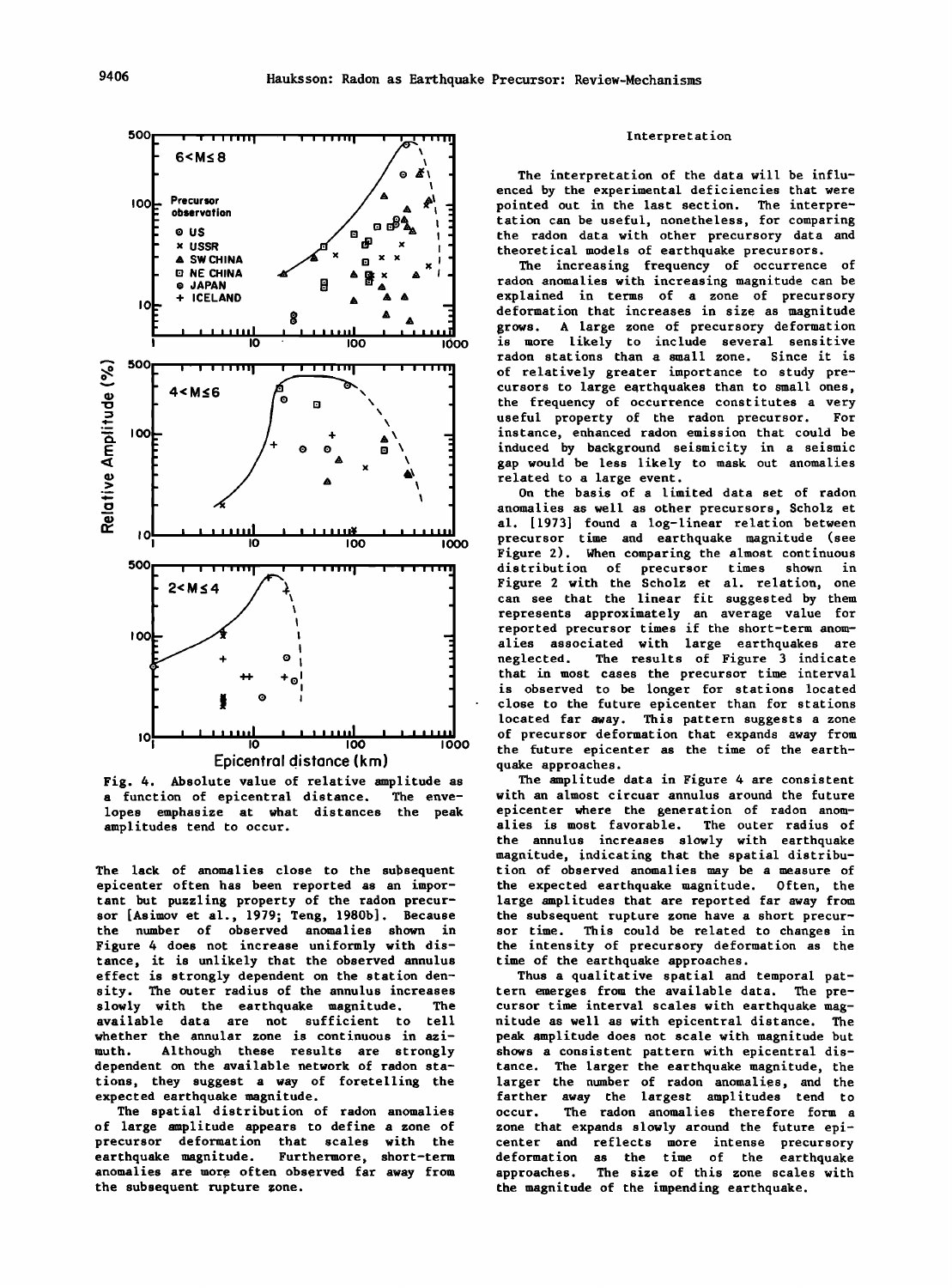### Physical Basis

Most radon anomalies are observed outside of the future source region of the earthquake, and little is known about the detailed processes in the source region. Therefore a simple model of an inclusion embedded in an elastic matrix, such as the model of Rice and Rudnicki [1979), can be used to give a simplified description of the<br>suggested physical basis. The inclusion that suggested physical basis. represents the source region is assumed to be defined by an elliptical rupture zone which could be determined, for instance, from the<br>aftershock distribution. In the Rice and aftershock distribution. Rudnicki model, the stress-strain response of both the inclusion and its surroundings is timedependent because both are presumed to be saturated by groundwater. Only the inclusion, however, can undergo dilatancy or inelastic deformation before the occurrence of the earthquake. The annulus where the radon anomalies are most often observed, as discussed in the previous section, is presumed to be mainly in the saturated surroundings with its inner boundary somewhat overlapping the outer edge of the inclusion.

The deformation of the surroundings, which is controlled by processes within the inclusion, can be roughly estimatea by using the method of Dobrovolsky et al. [1979). They assume a soft elastic, ellipsoidal inclusion in an elastic half space of 30% lower elastic modulus. The minor and major axes of the ellipsoid that are shown as dashed lines in Figure *5* also define an elliptical rupture zone. Calculated radii for strains, which represent the greatest distance where strain values of  $10^{-6}$  and  $10^{-8}$  can be detected, are shown in Figure *5* as a function of earthquake magnitude. Most of the radon anomalies in Figure *5* occurred between strain radii  $10^{-6}$  and  $10^{-8}$ , except for the radon anomalies related to earthquakes in the magnitude range between 7 and 8. This is, in part, caused by the formula that was used to convert magnitudes into rupture lengths, because it overestimates rupture lengths at large magnitudes [Dobrovolsky et al., 1979). If the difference in elastic moduli between the matrix and the inclusion is smaller than 30%, the strains involved are even smaller. Strains of 10<sup>-6</sup> to 10<sup>-8</sup> are small enough to exclude mechanical crack growth induced by dilatancy as a possible mechanism for creating the observed anomalies.

A second possible mechanism, which consists of mechanical coupling between rock deformation and pore fluid diffusion, was suggested by Scholz et al. [1973) and Rice and Rudnicki [1979). For such a mechanism to be effective, the loading rates or the associated strain rates have to be significantly faster than the time scales for the diffusion of local pore fluid. The values of strain that were obtained by the method of Dobrovolsky et al. [1979) at the sites of radon anomalies can be changed into values of minimum strain rate by taking the ratio between the strain values and the observed precursor time interval at that station. (This method of obtaining strain rates is similar to the one used by Bilham [1981) to obtain minimum strain rates from strainmeter data.) The strain rates that were found by using this method at



Fig. *5.* Epicentral distance to radon anomaly as a function of earthquake magnitude. Lines 10<sup>-6</sup> and 10<sup>-8</sup> are theoretical predicted strain amplitudes as functions of earthquake magnitude and epicentral distance; dashed lines are the major and minor axes of the elliptical rupture zone [Dobrovolsky et al., 1979).

different sites of radon anomalies showed a total scatter from  $10^{-6}$  day<sup>-1</sup> to  $10^{-10}$ day<sup>-1</sup>. Most of the high strain rates that range from  $10^{-6}$  day<sup>-1</sup> to  $10^{-7}$  day<sup>-1</sup> result from overestimating the rupture lengths<br>of large earthquakes as mentioned above. The of large earthquakes as mentioned above. The strain rates that are smaller than  $10^{-7}$  $strain$  rates that are smaller than  $day^{-1}$  operate on time scales much longer than the time scales of the local pore fluid diffusion in shallow crustal rocks [Zoback and Byerlee, 1975). Therefore it is rather unlikely that mechanical coupling between pore pressure and the rock matrix is responsible for the reported earthquake precursors.

Even though the cpanges in absolute strain levels presumed to occur during the precursory time interval appear to be small, very large changes in orientation of the local strain field could take place. Anderson and Grew [1977) propose stress corrosion in a water-saturated environment as a mechanism for tensile crack growth which could respond to such changes in the local strain field. Stress corrosion cracking has been observed in a fine-grained quartz rock (novaculite) and in granite under laboratory conditions at strain rates as low as  $10^{-8}$ day<sup>-1</sup> [Atkinson, 1980; Wilkins, 1980]. The purpose of these laboratory experiments was to determine the relationship between the crack velocity v of a tensile crack and the fracture mechanics parameter  $K_{\bar{I}}$ , which is the stress intensity factor of the crack tip, under different environmental conditions. These  $K_T$ -v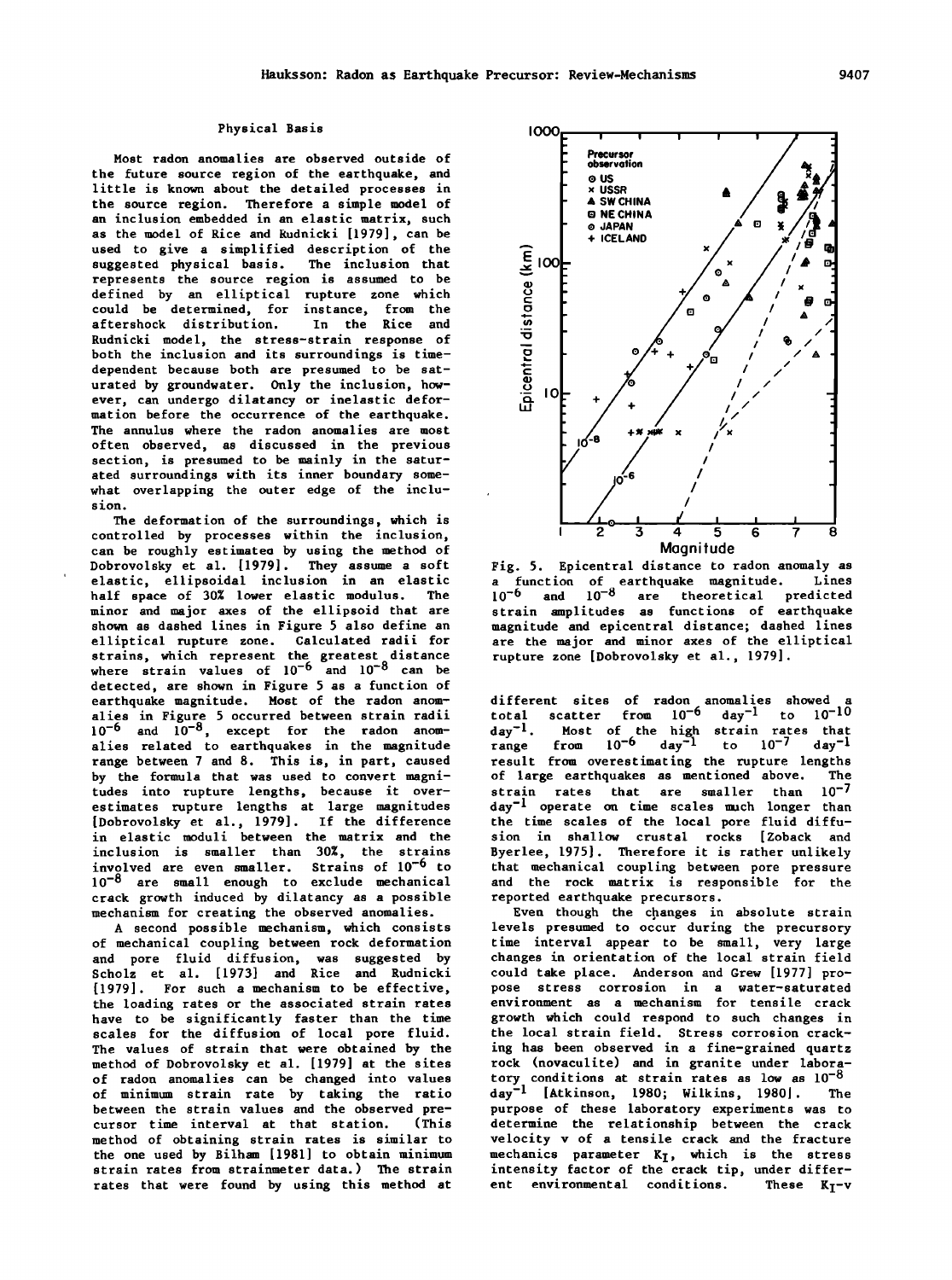relationships describe the complete timedependent characteristics of tensile failure of a material [Atkinson, 1980]. If radon anomalies are indeed related to tensile failure controlled by stress corrosion, it is reasonable to expect that radon emission can somehow be described in terms of either a velocity of crack propagation or an average stress intensity factor.

In fracture mechanics the stress intensity factor for crack systems in uniform loading is defined as

$$
K_{I} = m \sigma(\pi_{C})^{1/2} \qquad (1)
$$

lLawn and Wilshaw, 1975], where m is a dimensionless factor depending on geometry, *a*  is the remote applied stress, and c is the half length of the crack. Andrews [1977] studied radon emission in the laboratory as a function of rock particle size. He showed that the radon emission  $CR_n$  was proportional to the integrated boundary length b that intersects the surface of a rock particle:

$$
CR_n = k \cdot b \tag{2}
$$

where k is a factor depending on the size distribution of rock particles and the mineral composition. By assuming that the 'integrated grain boundary length' is an equivalent quantity to the 'crack half length' above, it is possible to relate radon emission with the average stress intensity factor such that

$$
CR_n \approx K_I^2 \tag{3}
$$

Thus the results of these two different laboratory experiments suggest that radon emission can be treated as a measure of the stress intensity factor for a local crack system in uniform tensional loading. The assumption that b is equivalent to c can be tested by monitoring acoustic emissions or hydrogen concentration in addition to radon content [Anderson and Grew, 1977; Wakita et al., 1980b].

The relationship in equation (3) between radon emission and stress intensity factor is in many respects supported by the worldwide data set of observed radon anomalies. In laboratory experiments the stress intensity factor varies by approximately a third of an order of magnitude; in the radon data set, the absolute amplitude of radon emission can change by approximately a half order of magnitude. The relative amplitudes that have been reported range from 5% to 500%, which corresponds to a change of at most a factor of 5 in absolute amplitude. The occurrence of anomalies with negative relative amplitude probably reflects a decreasing stress intensity factor. The inherent scatter in the radon data indicates that the generation of radon anomalies depends strongly on local conditions such as rock type, stress intensity factor, and degree of saturation.

A radon atom originates from the position of its parent radium isotope, which can occupy either some lattice site or an interstitial position in a crystal. Equation (2) assumes that the mechanism of radon release consists of recoil of the radon into crystal imperfections or grain boundaries, which provide paths for rapid diffusion into the surrounding groundwater

[Andrews, 1977]. Other mechanisms such as direct recoil or lattice diffusion are considered to be less likely because of the low initial recoil energy of the radon atom, and a preferential distribution of radium isotopes in shallow surface layers of whole crystals has to be invoked [Tanner, 1980]. The model of stress corrosion implies that rocks that are rich in radioactive minerals have a mechanism of radon release similar to that of rocks containing small quantities of radioactive minerals. In the presence of water, however, radiation damage of radioactive minerals may significantly enhance the rate of radon release from those minerals [Tanner, 1980]. Since the radioactive damage usually consists of cylindrical or perhaps craterlike alpha tracks, the highly radioactive rocks may respond differently to applied stress or strain fields than rocks containing planar cracks. The contribution of alpha tracks to the total porosity can be approximately estimated as the track density times average track volume, or  $10^{-7}$ % [Faure, 1977]. This result is negligible compared to the total porosity of, for example, granite  $(1/2-1\%)$  and suggests that the behavior of cracks alone could account for the observed radon emission.

The time history or the shape of a radon anomaly is also affected by the local hydraulic properties. The peak amplitude depends on the distance of transport between the source rock and the radon station. In addition, the rise time and fall-off time of the anomaly are probably strongly influenced by hydrodynamic dispersion as well as the mechanism of radon release.

#### Discussion

The purpose of studying radon anomalies and other earthquake precursors is to develop the capability to foretell with reasonable accuracy the size, time, and place of a future earthquake in a geographic region of interest. This paper makes an attempt to evaluate the available worldwide radon data that have accumulated during the last 15 years and to assess whether the data can be applied for these purposes.

The data on precursor time demonstrate clearly that the log-linear relationship between the precursor time and the earthquake magnitude as interpreted by Scholz et al. [ 1973] does not apply, at least for radon anomalies. Thus forecasting the magnitude of a future event might require different and more complex methods than was previously thought. The radon data from regional networks suggest that the magnitude of the future event both determines the shape and the size of the region where radon anomalies are observed and controls the time history of the anomalous radon emission. A network of stations is therefore needed for telling the expected magnitude of the event instead of just a single station.

To forecast the time of the expected earthquake, the use of either precursor time from a precursor time versus magnitude plot, where the magnitude has been estimated by independent means, or the resumption of normal background values by several precursors just prior to the earthquake have been suggested. In the case of radon data, as was pointed out above, 'precursor time interval' does not scale in a simple way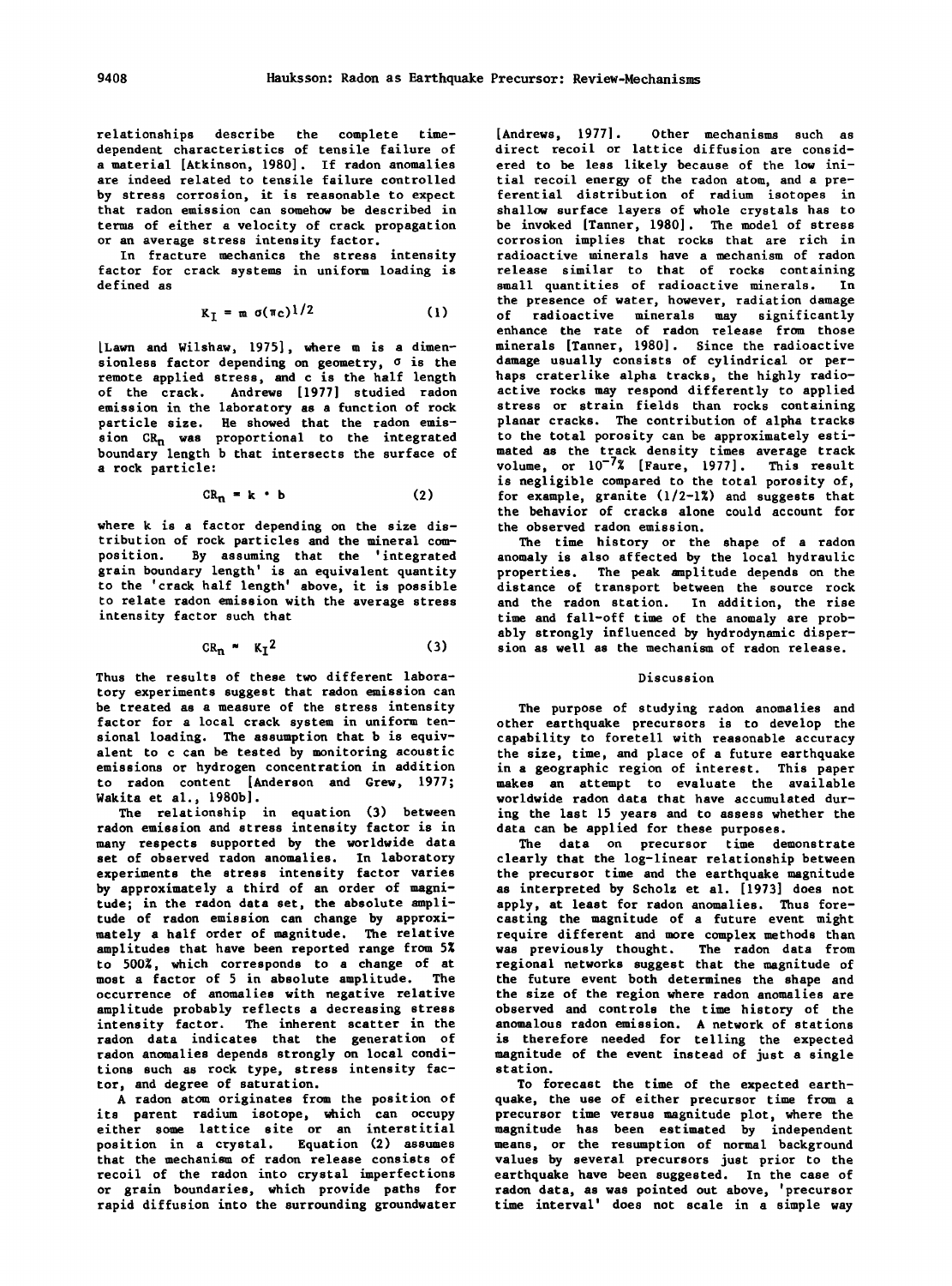with earthquake magnitude. Frequently, anomalous radon emission shows a different behavior immediately before the coming event. Radon stations that are located close to the future epicenter often show long-term anomalies that approach the background values just before the earthquake. At distant stations, where no anomaly or only a low-amplitude, long-term anomaly occurred, spikelike anomalies of several days duration signal the imminence of the future event. Therefore radon emission appears to have a large potential as an imminent precursor to foretell the time of the expected event.

From the spatial distribution of observed anomalies it can be seen that radon anomalies are rarely observed in the immediate vicinity of the subsequent rupture zone. Therefore it does not appear to be possible to evaluate from the radon data alone which fault out of several faults crosscutting a given region is the most likely one to rupture. The radon data, however, define a region within which the earthquake is most likely to occur, if a sufficient number of stations are available. Information about seismic gaps and other precursors such as strain, tilt, or  $V_p/V_s$  may then be used to identify the most likely fault zone.

This paper argues that the observed radon anomalies reflect small changes in the local stress intensity factor, which in turn controls the velocity of subcritical crack growth. This is supported indirectly by various laboratory experiments that determined crack growth [Anderson and Grew, 1977; Atkinson, 1979, 1980; Sobolev et al., 1978; Wilkins, 1980] and one laboratory experiment that determined radon emission as a function of the microstructure of the rock particles [Andrews, 1977]. No experiments have yet been performed that monitored both the stress intensity factor and the radon emission. Such experiments could prove useful for establishing a set of criteria to determine a priori whether a radon station is likely to show an anomaly.

Although the stress corrosion process is emphasized here, several other different mechanisms could explain the radon data. One possible mechanism would be large-scale regional strain events that cause both earthquakes and radon anomalies, as discussed by Shapiro et al. [ 1981] in southern California. Another mechanism that initially was proposed to explain linear and nonlinear variations in tidal admittance suggests that earthquake precursors may be  $related$  to accelerated tectonic stress rates [Beaumont, 1978].

Even though the set of worldwide radon data treated in this paper is rather extensive, the tentative interpretation and the suggested physical basis obviously will be subject to further development as more data accumulate. Detailed case studies of precursory data associated with both small and large earthquakes are needed as baseline data in future theoretical and experimental studies of radon anomalies and other earthquake precursors.

#### Conclusions

The main results of evaluating a worldwide set of radon data and comparing them with theoretical models are as follows:

1. The size of the region where radon anomalies are observed appears to scale with the earthquake magnitude and expand as the time of the earthquake approaches.

2. The radon data could be used to foretell the time of the expected earthquake by utilizing short-term anomalies and the return of long-term anomalies to normal background values.

3. Radon data by themselves only define a region, not a specific fault, where the earthquake is most likely to occur.

4. Radon data collected in different tectonic regions worldwide show similar and consistent properties.

5. Most of the observed radon anomalies occurred far away from the subsequent epicenter, and model calculations indicate that strain fields of at most  $10^{-6}$  to  $10^{-8}$  strain caused the anomalies. If these strains are divided by the appropriate precursor time, minimum strain rates from 10-7 day-1 to 10-10 day-1 are obtained.

6. The observed radon anomalies are thought to be caused by small changes in the local stress intensity factor, which in turn controls the velocity of slow crack growth in a wet environment.

Acknowledgments. The author wishes to thank Roger Bilham, Arthur Frankel, John G. Goddard, Lucile M. Jones, David Simpson, and Lynn R. Sykes for constructive discussions and reviews. This work was partly funded by the U.S. Geological Survey contracts 14-08-0001-17726 and 14-08-0001-19747. All the drawings were done by Patricia Catanzaro, and Mary Anne Avins skillfully typed the manuscript. Lamont-Doherty Geological Observatory contribution 3215.

#### References

- Anderson, 0. L., and P. C. Grew, Stress corrosion theory of crack propagation with applications to geophysics, Rev. Geophys. Space Phys., 15, 77-104, 1977.
- Andrews, J. N., Radiogenic and inert gases in groundwaters, paper presented at 2nd International Symposium on Water-Rock Interaction, Strasbourg, France, Univ. Louis Pasteur, Centre Nat. Recherche Sci., Inst. Geol., Aug. 17-25, 1977.
- Antsilevich, M. G., An attempt to forecast the moment of origin of recent tremors of the Tashkent earthquake through observations of the variation of radon (in Russian), Akad. Nauk. Uzb. SSR, 188-200, 1971.
- Asimov, M. S., Zh. S. Yerzhanov, K. Ye. Kalmurzaev, M. K. Kurbanov, G. A. Mavlyanov, S. Kh. Negmatullaev, I. L. Nersesov, and V. I. Ulomov, The state of earthquake predict ion research in the Soviet Republics of Central Asia (in Russian), International Symposium on Earthquake Prediction, Rep. III-12, 20 pp., UNESCO, Paris, 1979.
- Atkinson, B. K., A fracture mechanics study of subcritical tensile cracking of quartz in wet environments, <u>Pure Appl. Geophys.</u>, 117, 1011-1024, 1979.
- Atkinson, B. K., Stress corrosion and the ratedependent tensile failure of a fine-grained quartz rock, Tectonophysics, 65, 281-290, 1980.